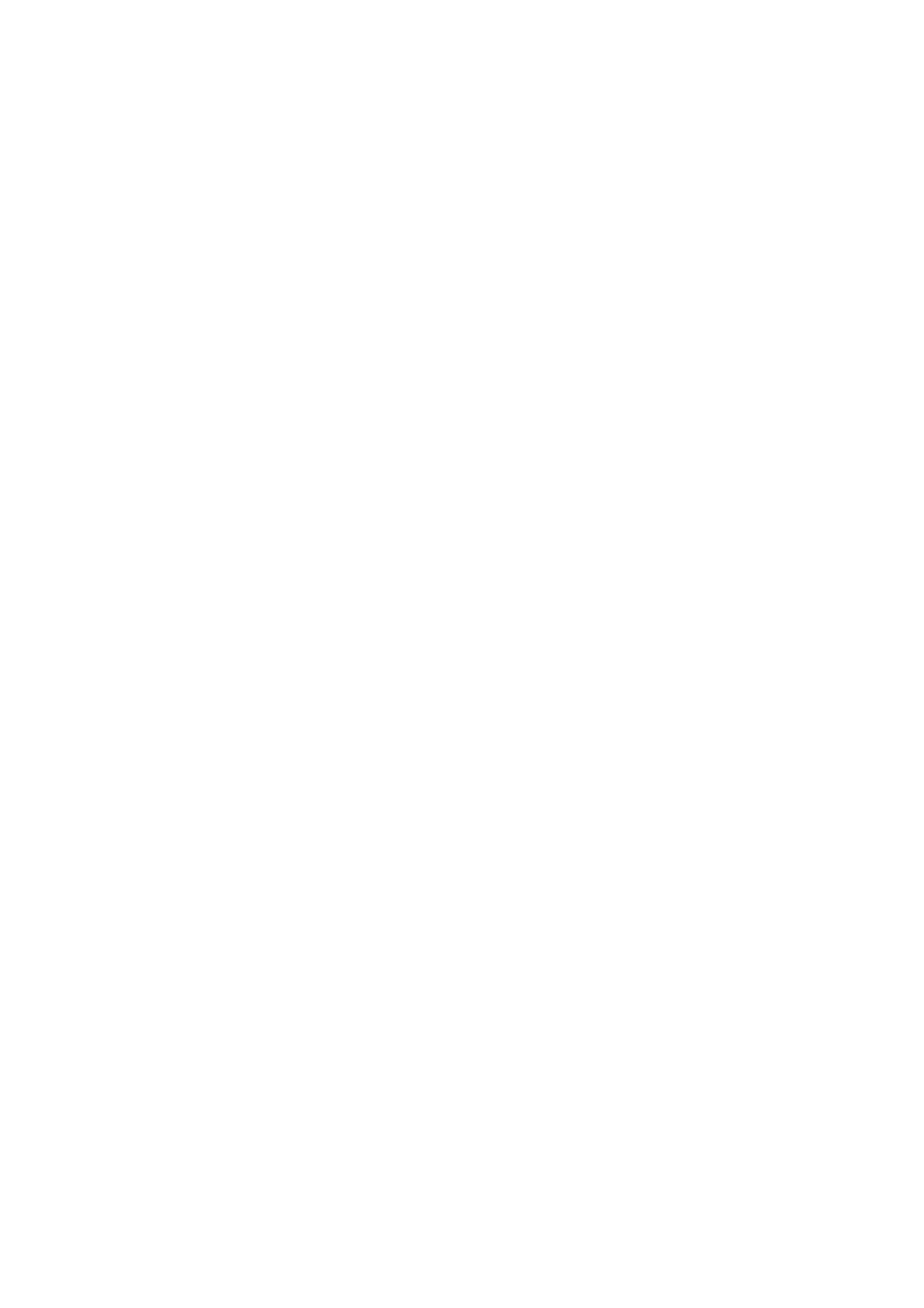## **Background**

An online account will need to be created in order to 'lodge an application' for developments and/or improvements at home or for properties at different locations. The creation of an online account will enable you to track the progress of the development application through the development approval process and complete the actions such as 'make a payment' or 'upload requested documentation'.

To set-up an online account there are 3 stages to complete:

- 1. Complete online account registration
- 2. Confirm your account creation
- 3. Login for the first time

#### **1. Complete Online Account Registration**

1. Go to the **PlanSA portal** and click on **Register**.



2. Click on **Start your registration**.

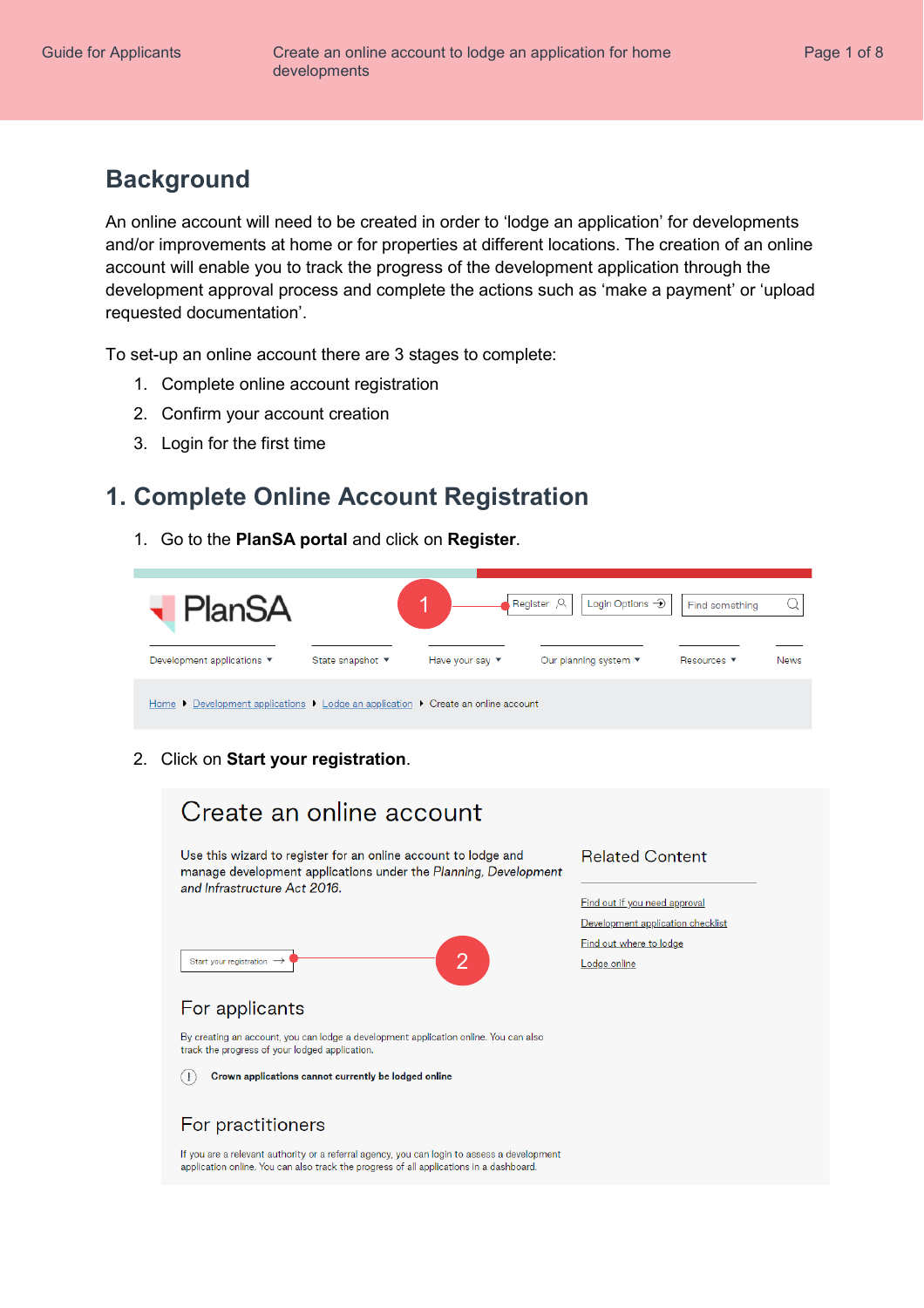3. Select **Lodging an application** and click on **Continue**.



4. Select **No** to lodging on behalf of an organisation and then click on **Continue**.

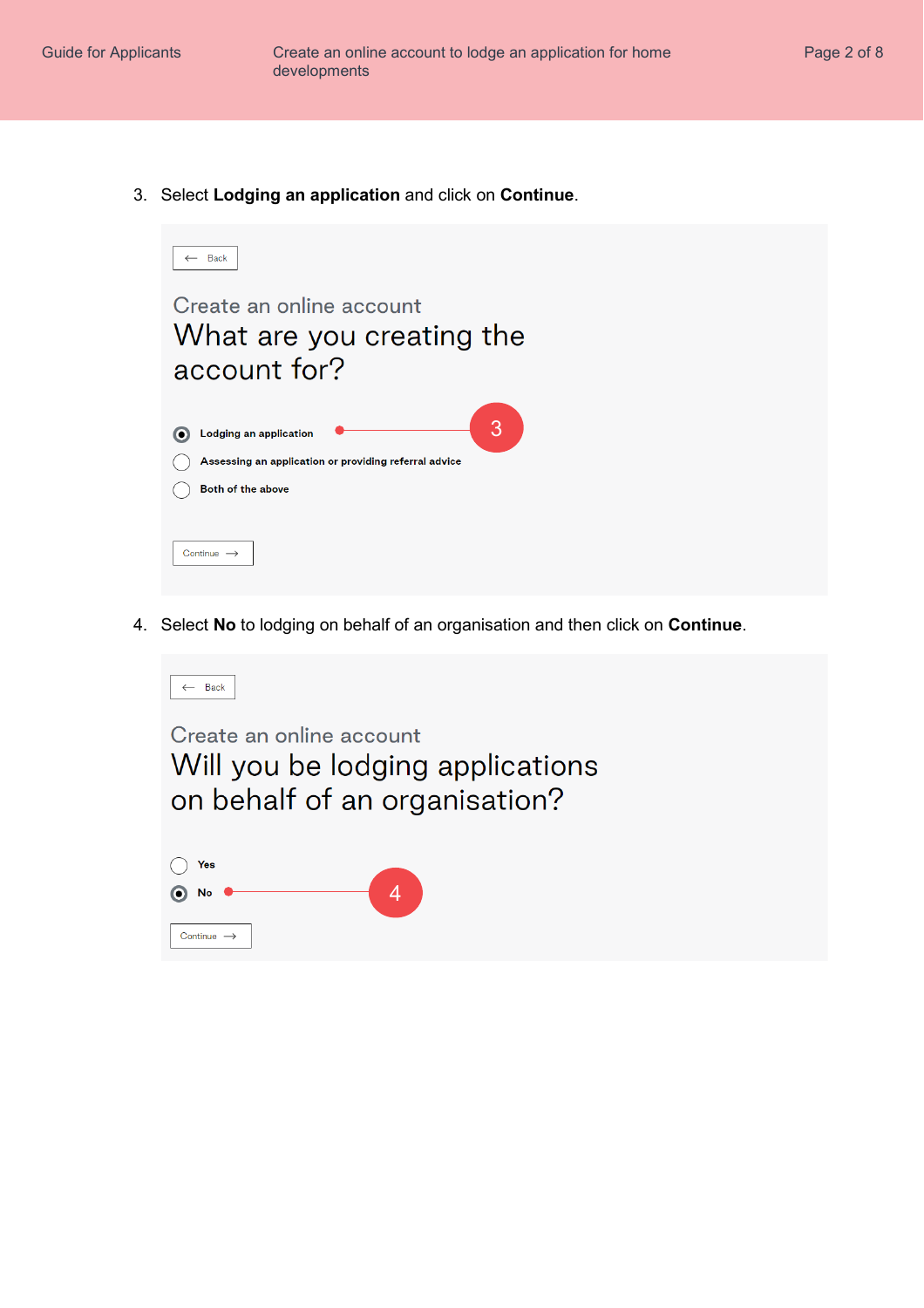5. Complete the registration fields with your **full name**, **contact details** (includes postal address, contact phone number and email address) and your preferred **contact method** (e.g. email or post).

| ← Start again                                                                                       |   |
|-----------------------------------------------------------------------------------------------------|---|
| Create an online account                                                                            |   |
| 5<br>Register yourself                                                                              |   |
|                                                                                                     |   |
| Create your account to manage development applications online.                                      |   |
| Title *<br><b>Miss</b>                                                                              | ▼ |
| Given name                                                                                          |   |
| Hayley                                                                                              |   |
| <b>Family name</b>                                                                                  |   |
| Public                                                                                              |   |
| <b>Email address</b>                                                                                |   |
| learningexample@gmail.com                                                                           |   |
| <b>Phone number</b><br>Enter a 10 or 8 digit phone number. For example: 0412345678 or 0212345678    |   |
| 0411000568                                                                                          |   |
| <b>Alternate phone</b><br>Enter a 10 or 8 digit phone number. For example: 0412345678 or 0212345678 |   |
| <b>Postal Address</b><br><b>Street</b>                                                              |   |
| UNIT 2 608 ANZAC HIGHWAY                                                                            |   |
| Let me search for an address                                                                        |   |
| City                                                                                                |   |
| <b>GLENELG EAST</b>                                                                                 |   |
| <b>State</b>                                                                                        |   |
| SOUTH AUSTRALIA                                                                                     |   |
| Postcode                                                                                            |   |
| 5045                                                                                                |   |
|                                                                                                     |   |
| <b>Preferred contact method</b>                                                                     |   |
| Email<br>Post                                                                                       |   |

6. Complete **I'm not a robot** and then **Create Account** to complete the registration.

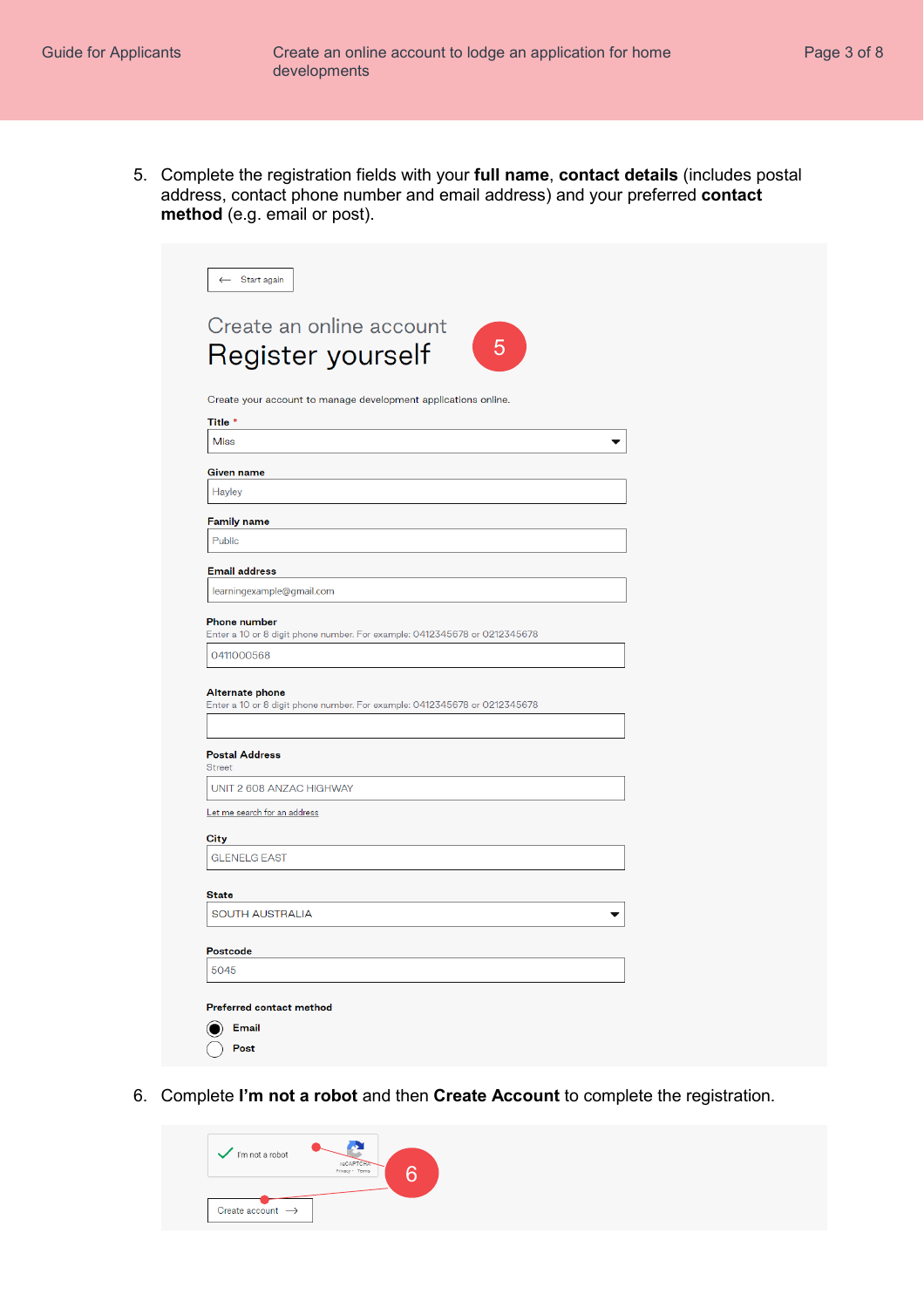7. A message confirms the 'creation of your online account' and an email is sent to confirm your online account.



Create your account to manage development applications online.

Your account has been created. You will receive an email shortly to sascha.woods@sa.gov.au to confirm your online account.

Once you have confirmed your account, you will receive another email with your username, temporary password and a link to log in.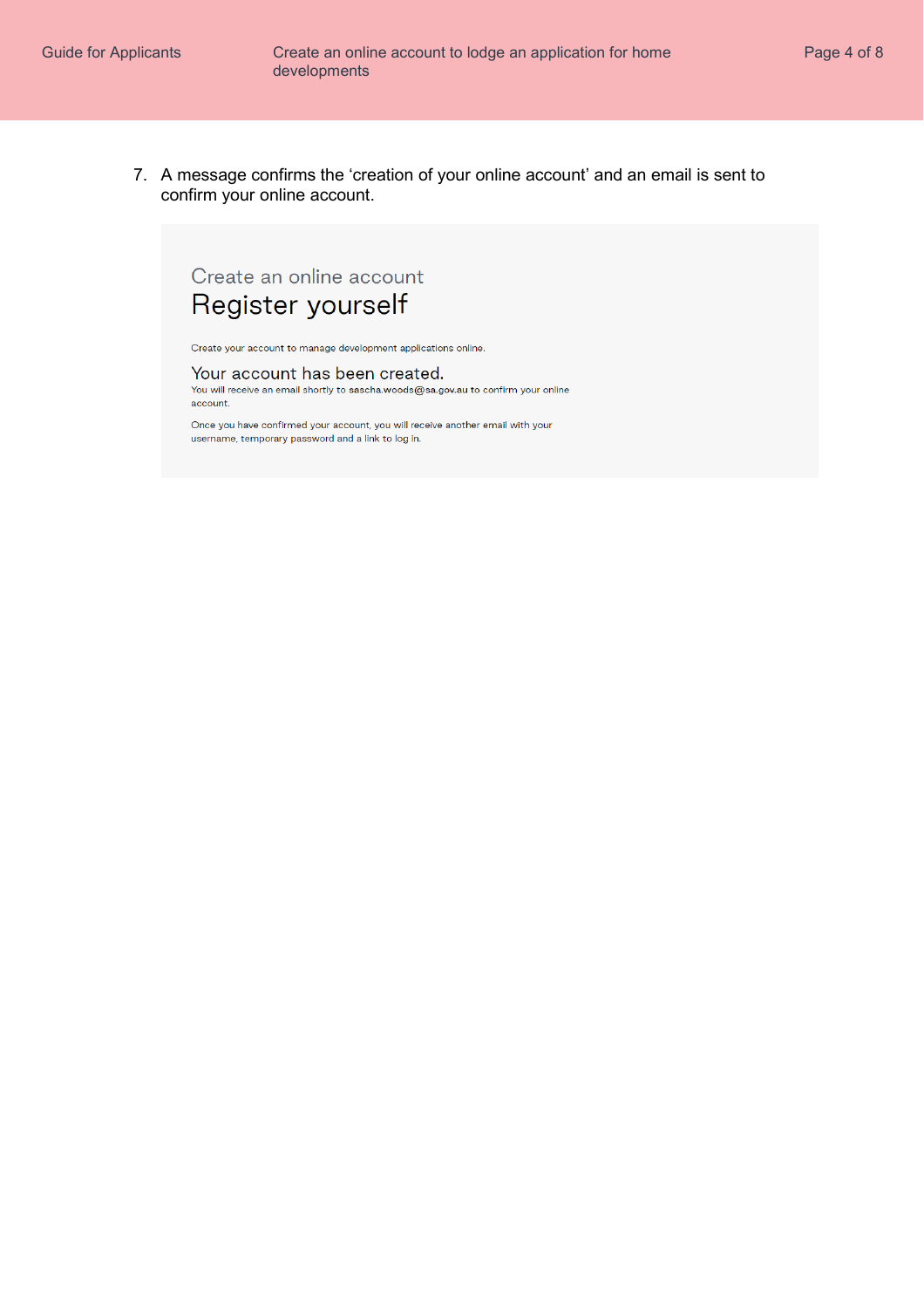### **2. Confirm your account**

- 1. Go to your email inbox and locate the email from PlanSA with a subject line of 'Confirmation of user account creation'.
- 2. Click on the embedded **link** to confirm your account.



3. A thank you message confirms 'your email address', and a second email is sent with your username and temporary password.

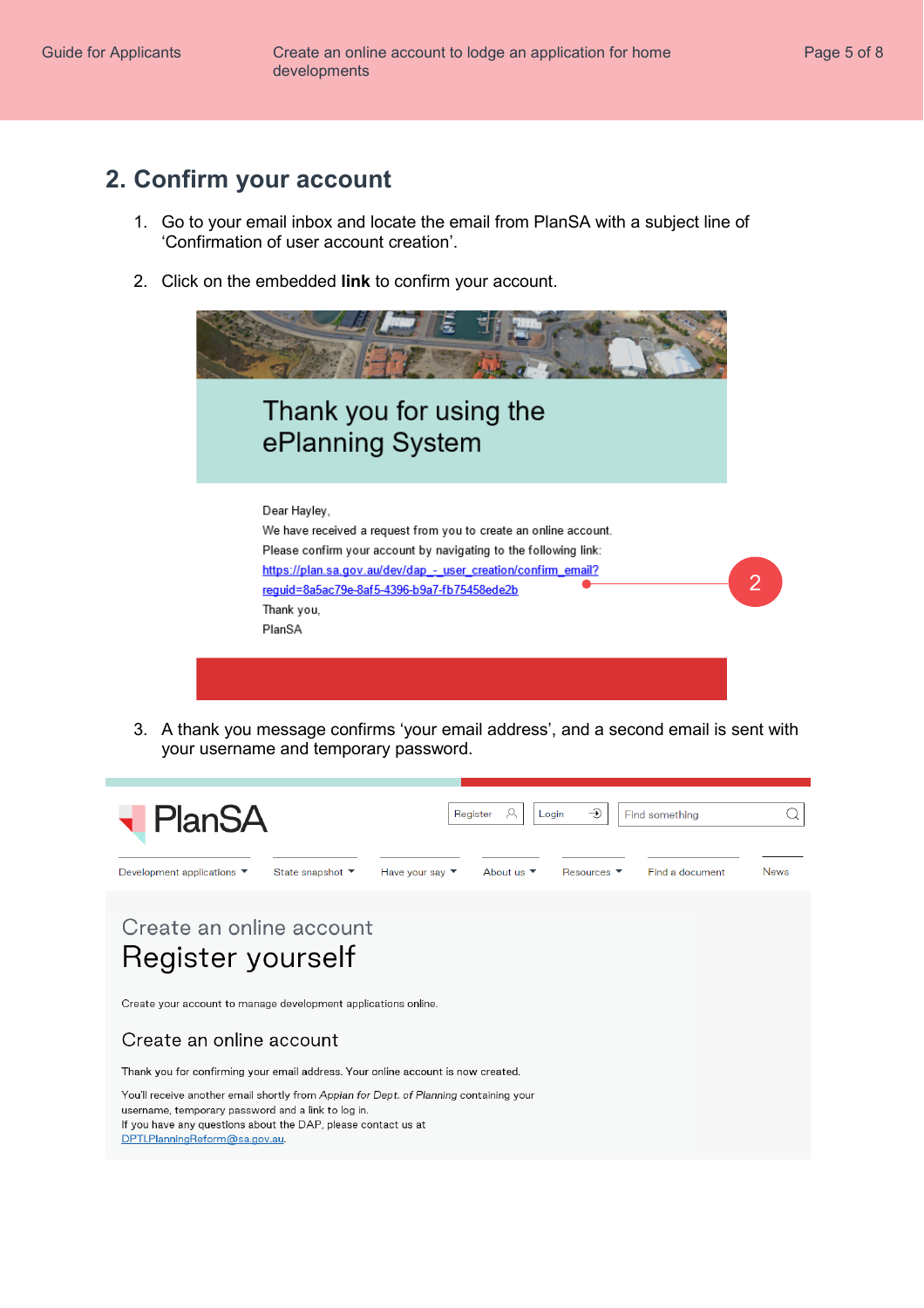## **3. Login for the first time**

- 1. Go to your email inbox where an email is available with a subject line of 'Confirmation of user account creation'. It will contain a link to the **Login Page** along with your **User Name** and **temporary password**.
- 2. Click on the **link** to log in with your temporary password.



3. Enter the **User Name** and **Temporary Password** provided into the PlanSA login screen and **Log In** to proceed.

| <b>- PlanSA</b>       |               |
|-----------------------|---------------|
| hayley.public         | 3             |
|                       |               |
| $\vee$ Remember me    |               |
| Forgot your password? | <b>LOG IN</b> |
| Forgot username?      |               |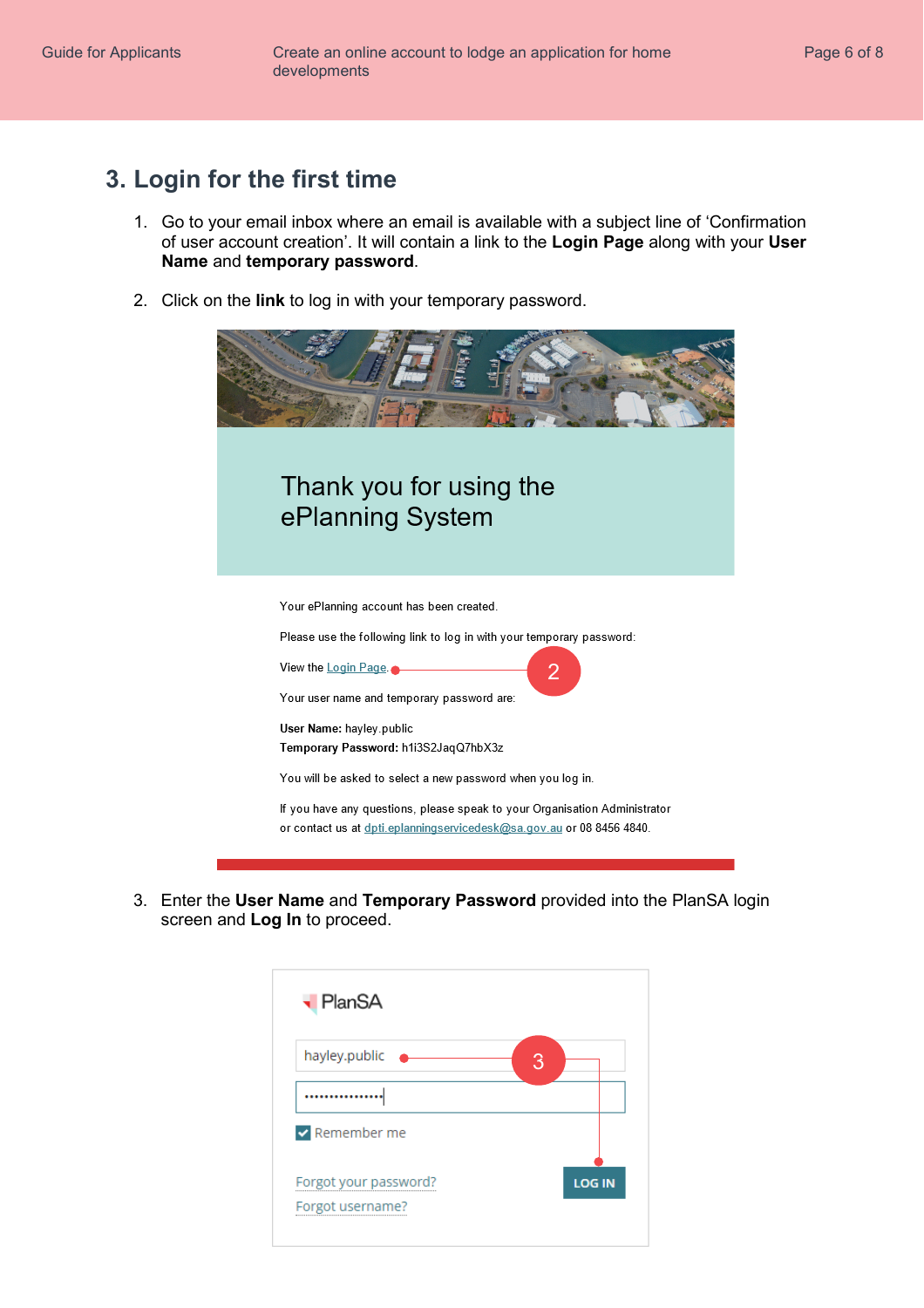Click **Submit** to make the change.

| <b>Change Password</b>      | 4<br>Please complete the form to change your password. |
|-----------------------------|--------------------------------------------------------|
| <b>Old Password</b>         |                                                        |
|                             |                                                        |
| <b>New Password</b>         |                                                        |
|                             |                                                        |
| <b>Confirm New Password</b> |                                                        |
|                             |                                                        |
|                             |                                                        |
|                             | <b>CANCEL</b><br><b>SUBMIT</b>                         |

5. Your applications screen displays, and you are ready to **Start a new application**.

|                       |                            | <b>Your applications</b>               |                      |                                                    | Search                               |                                        |
|-----------------------|----------------------------|----------------------------------------|----------------------|----------------------------------------------------|--------------------------------------|----------------------------------------|
|                       |                            | $\mathbf b$<br>Start a new application |                      | Access an application submitted by someone<br>else |                                      | Submit mandatory building notification |
|                       | <b>FOR YOUR ACTION (1)</b> | <b>UNDER ASSESSMENT (0)</b>            | DRAFT <sub>(0)</sub> | LAND DIVISION CERTIFICATES (0)                     | CERTIFICATE OF OCCUPANCY (0)         | FINALISED (0)                          |
| For your action<br>ID | Owner                      | Location                               |                      | Nature Of Development                              | <b>Relevant Authority</b>            |                                        |
|                       |                            |                                        |                      |                                                    | Regional assessment panel/Assessment |                                        |